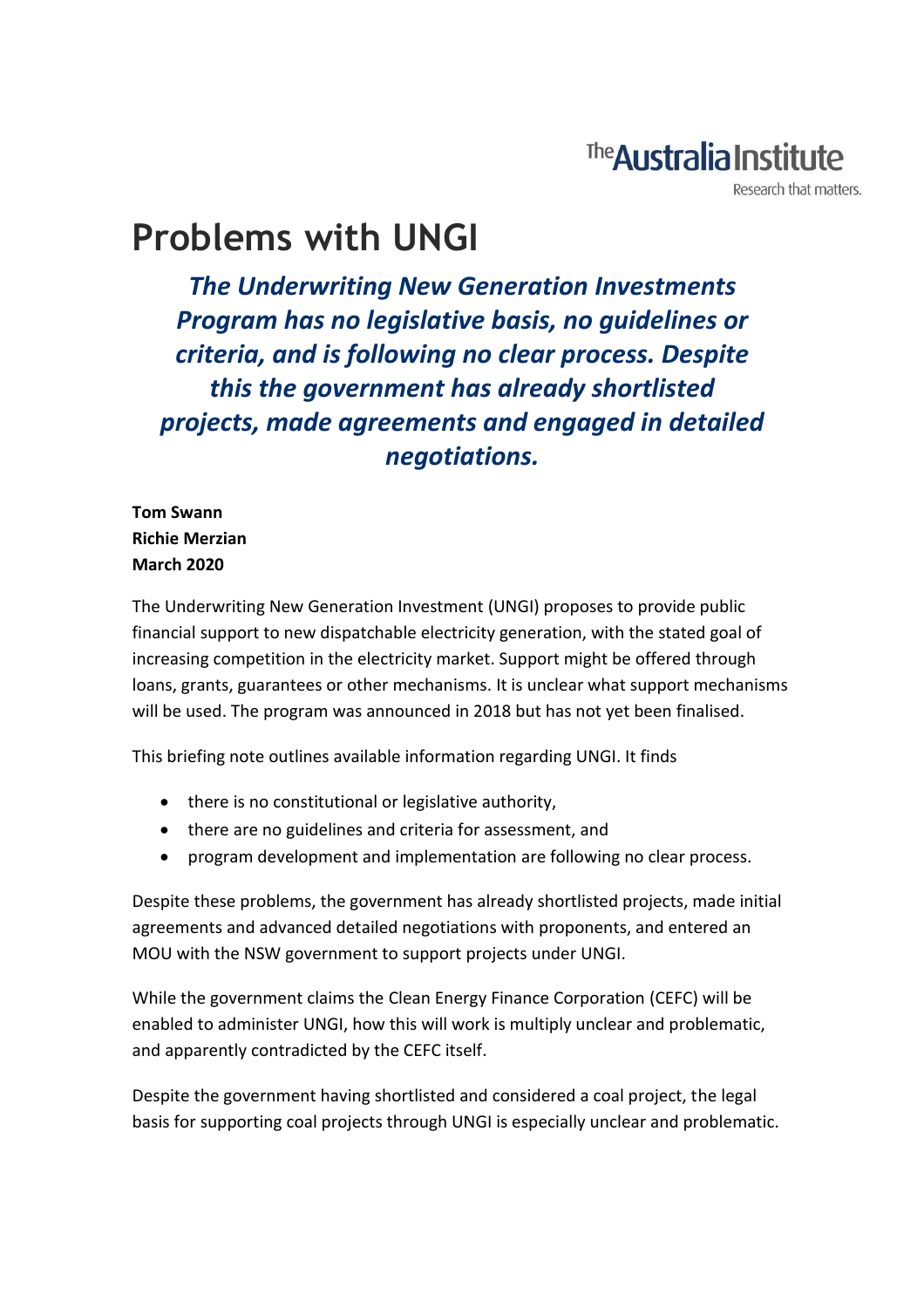### **NO LEGISLATIVE BASIS**

On 15 February 2019 legal advice from Fiona McLeod SC found the Federal Energy Minister Angus Taylor does not have constitutional authority over electricity, nor legislative authority to fund projects under UNGI as proposed. $1$  Where the Commonwealth has authority may be under the Corporations power,

At present (and without the benefit of a more detailed scheme proposal), it does not appear that the Commonwealth has the ability to fund the Program. Rather, the Commonwealth will need to enact some form of supporting legislation, or alternatively, amend existing legislation, in order to operate and fund the program.<sup>2</sup>

The legal advice was limited by the fact that the method of implementing UNGI had yet to be determined by the Commonwealth. Subsequent program development provides no additional clarity.

In October 2019 Senate Estimates, officials confirmed legislative instruments would be needed to implement UNGI. Asked about when they would be introduced, the official stated

it depends ultimately on the government. But, if they were to do it on a projectby-project basis, it would be legislative instruments which would presumably be introduced once the government reached agreement with the proponents and was prepared to proceed.<sup>3</sup>

In other words, officials contemplate legislation or other instruments to implement government decisions to support specific projects, rather than enable a program to assess and select projects on merit.

In October 2019 the government stated the intention to introduce legislation to have the Clean Energy Finance Corporation (CEFC) be the 'lead agency' in running UNGI. As discussed below, this suggestion remains unclear and problematic.

<sup>1</sup> Fiona McLeod SC & Lindy Barrett (2019) *Memorandum of Advice*

[https://www.tai.org.au/sites/default/files/Underwriting%20New%20Generation%20Investments%20Ad](https://www.tai.org.au/sites/default/files/Underwriting%20New%20Generation%20Investments%20Advice%20%255bWEB%255d.pdf) [vice%20%255bWEB%255d.pdf](https://www.tai.org.au/sites/default/files/Underwriting%20New%20Generation%20Investments%20Advice%20%255bWEB%255d.pdf)

 $<sup>2</sup>$  Ibid.</sup>

<sup>3</sup> Hansard (2019) *Senate Environment And Communications Legislation Committee: Estimates,* Page 175 [https://parlinfo.aph.gov.au/parlInfo/download/committees/estimate/ba6d767d-ef3a-4cb5-8679-](https://parlinfo.aph.gov.au/parlInfo/download/committees/estimate/ba6d767d-ef3a-4cb5-8679-103079b0913b/toc_pdf/Environment%20and%20Communications%20Legislation%20Committee_2019_10_21_7278_Official.pdf) [103079b0913b/toc\\_pdf/Environment%20and%20Communications%20Legislation%20Committee\\_2019\\_](https://parlinfo.aph.gov.au/parlInfo/download/committees/estimate/ba6d767d-ef3a-4cb5-8679-103079b0913b/toc_pdf/Environment%20and%20Communications%20Legislation%20Committee_2019_10_21_7278_Official.pdf) [10\\_21\\_7278\\_Official.pdf](https://parlinfo.aph.gov.au/parlInfo/download/committees/estimate/ba6d767d-ef3a-4cb5-8679-103079b0913b/toc_pdf/Environment%20and%20Communications%20Legislation%20Committee_2019_10_21_7278_Official.pdf)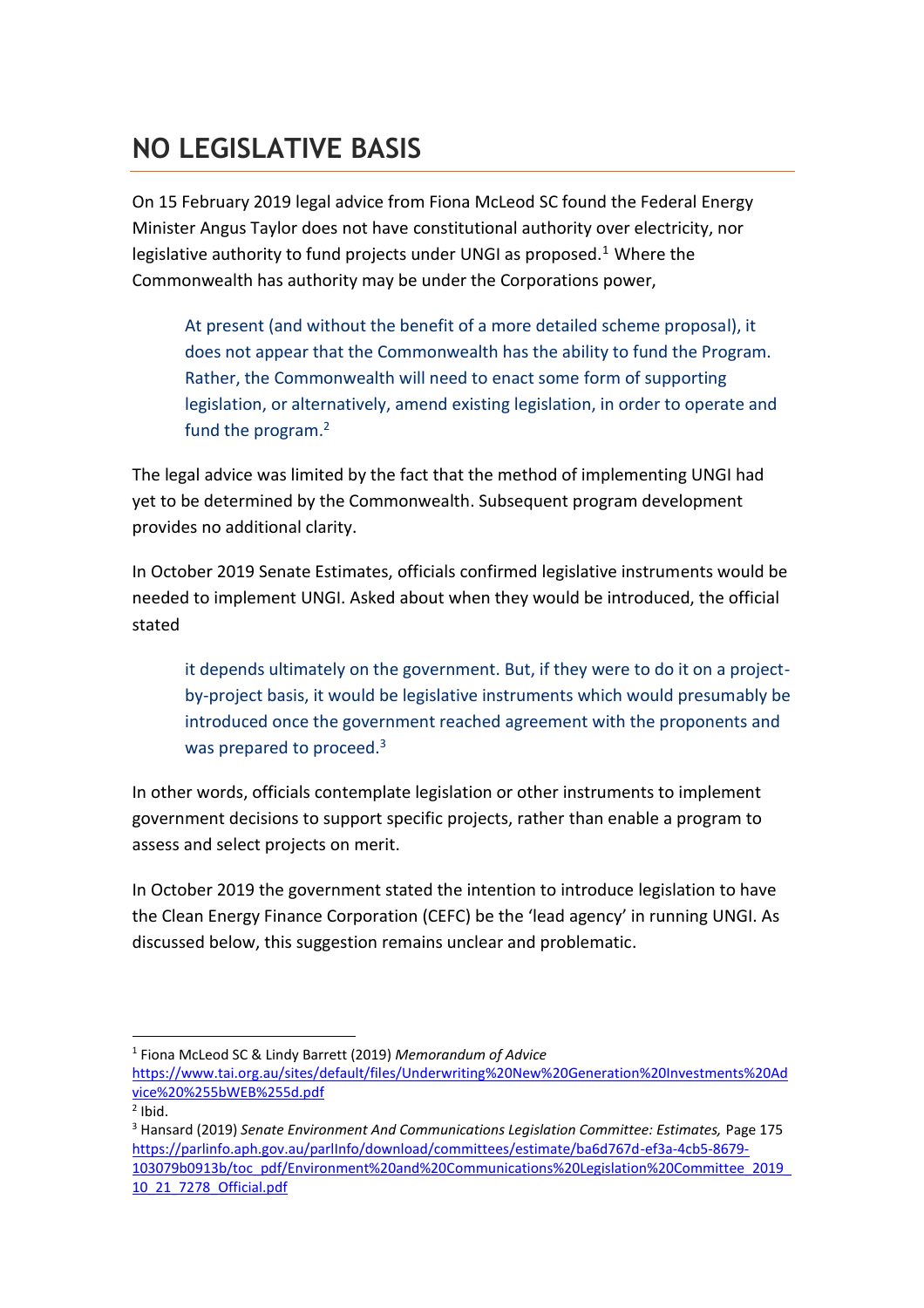### **STILL NO CRITERIA OR GUIDELINES**

Despite being announced in 2018, development of the UNGI program in only two documents to date:

- the October 2018 UNGI *Consultation Paper,*<sup>4</sup> and
- the December 2018 *Call for Registrations of Interest* (ROI) document.<sup>5</sup>

There are no subsequent program documents.

As recently as March 2020 at Senate Estimates, Departmental officials referred back to the ROI document as the most recent program document.

Both documents state the UNGI program will involve future development of formal guidelines, including eligibility and merit criteria. The ROI document contains merely "indicative" criteria and clearly states that the ROI process is part of developing those criteria:

ROIs will be reviewed for the purpose of informing program design and development. They [proposals under the ROI] will not be assessed against the indicative eligibility and merit criteria at this stage.<sup>6</sup>

Despite this, the 'indicative' criteria, which the Department said would not be used for assessment, were used by the Minister to shortlist 12 projects and proceed detailed negotiations, as discussed below.

At the April 2019 hearings, officials further stated that

The eligibility criteria will come as the UNGI program is developed [and] the government will make a final decision on those 12 when the proposals are more fully developed against a set of guidelines and criteria.<sup>7</sup>

<sup>4</sup> Australian Government (2018) *Underwriting New Generation Investments* – Consultation Paper <https://www.energy.gov.au/sites/default/files/underwriting-investment-consultation-paper.pdf> <sup>5</sup> Australian Government (2018) *Call for Registrations of Interest* 

<https://www.environment.gov.au/energy/underwritingnewgeneration/registration-of-interest> 6 Ibid

<sup>7</sup> Hansard (2019) *Environment and Communications Legislation Committee Budget Estimates*  [https://parlinfo.aph.gov.au/parlInfo/search/display/display.w3p;query=Id:%22committees/estimate/d1](https://parlinfo.aph.gov.au/parlInfo/search/display/display.w3p;query=Id:%22committees/estimate/d156d4b9-a846-46e2-85d3-b0062851dbcc/0000%22) [56d4b9-a846-46e2-85d3-b0062851dbcc/0000%22](https://parlinfo.aph.gov.au/parlInfo/search/display/display.w3p;query=Id:%22committees/estimate/d156d4b9-a846-46e2-85d3-b0062851dbcc/0000%22)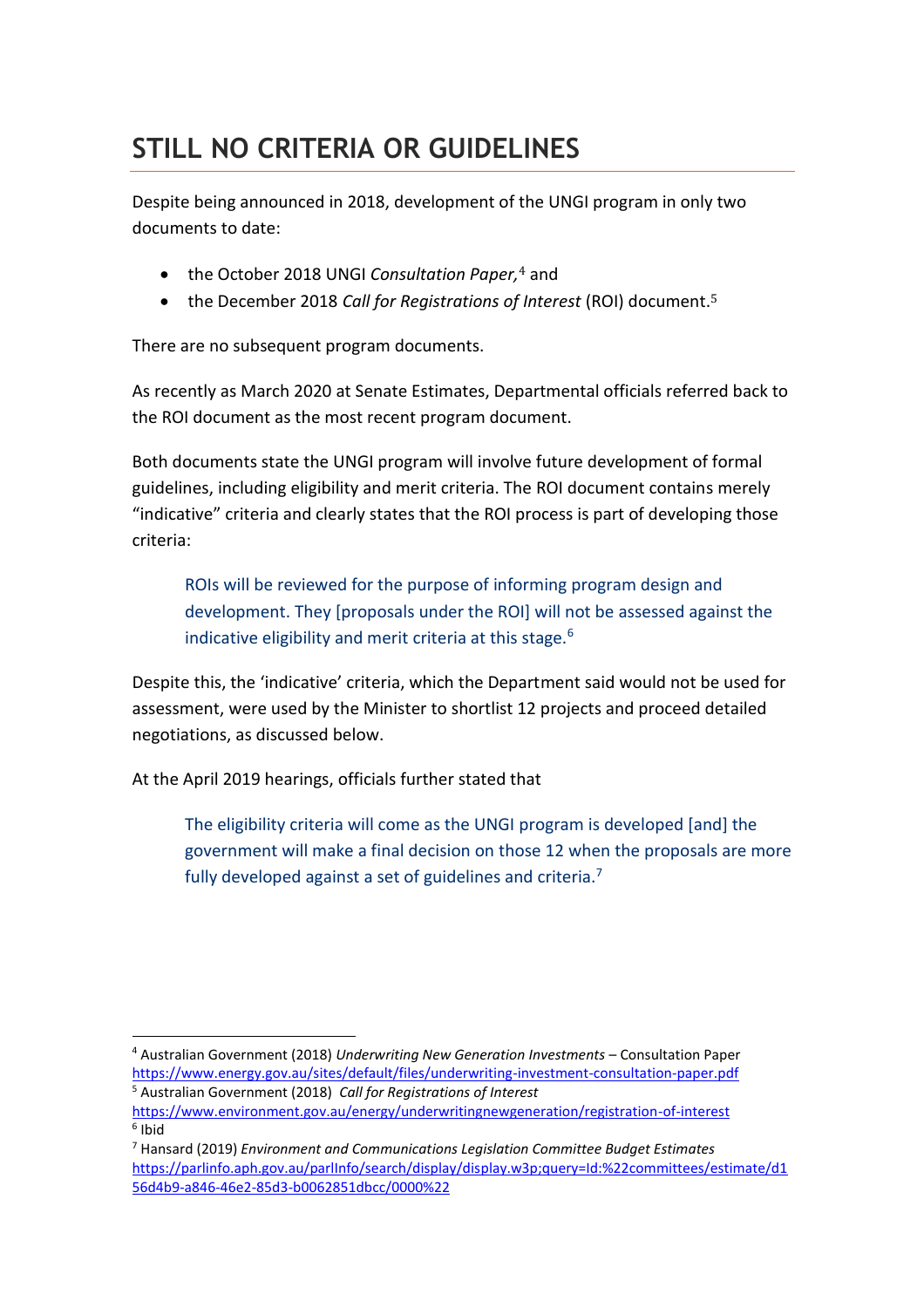At the October 2019 Estimates hearing, Departmental officials gave evidence the government had "settled" on "final" selection criteria, which were "released both in the registration of interest process and flagged initially in the consultation papers".<sup>8</sup>

However in answers to a Question on Notice (Number 173), Commonwealth officials emphasised the indicative criteria for the ROI were not final criteria:

This publication is the selection criteria and guidelines for the shortlist. Any future rounds of the program including the selection criteria and support mechanism is a matter for Government.<sup>9</sup>

Contrary to evidence given at the hearing, there was still no final criteria or developed program as previously promised.

Later, in March 2020 Senate Estimates, officials stated "The registration of interest and the program eligibility criteria et cetera are all publicly available" and referred to the previous answer to Question on Notice (Number 173 from the October 2019 Estimates).<sup>10</sup>

However as already noted, that Question on Notice gives no evidence of final guidelines for assessment or indication of when or how they will be developed.

There is still no evidence of UNGI final guidelines and criteria.

#### **FOLLOWING NO CLEAR PROCESS**

Both the *Consultation* and *Call for Registrations of Interest* documents state the call for ROIs would be followed by a 'Request for Proposals' (RFP) that would start in early 2019. The documents state the RFP will be open to any proposals, including those that did not submit a ROI. The ROI document also states:

[final] criteria may be weighted. This will be clarified prior to the release of the  $RFP<sub>11</sub>$ 

Yet there is no evidence of a RFP process for UNGI ever occurring, much less evidence of weighted criteria.

<sup>9</sup> Hansard (2019) *Senate Environment And Communications Legislation Committee – Question on Notice 173* [https://www.aph.gov.au/Parliamentary\\_Business/Senate\\_estimates/ec/2019-](https://www.aph.gov.au/Parliamentary_Business/Senate_estimates/ec/2019-20_Supplementary_Budget_estimates) 20 Supplementary Budget estimates

<sup>8</sup> Ibid

 $10$  Ibid

 $11$  Ibid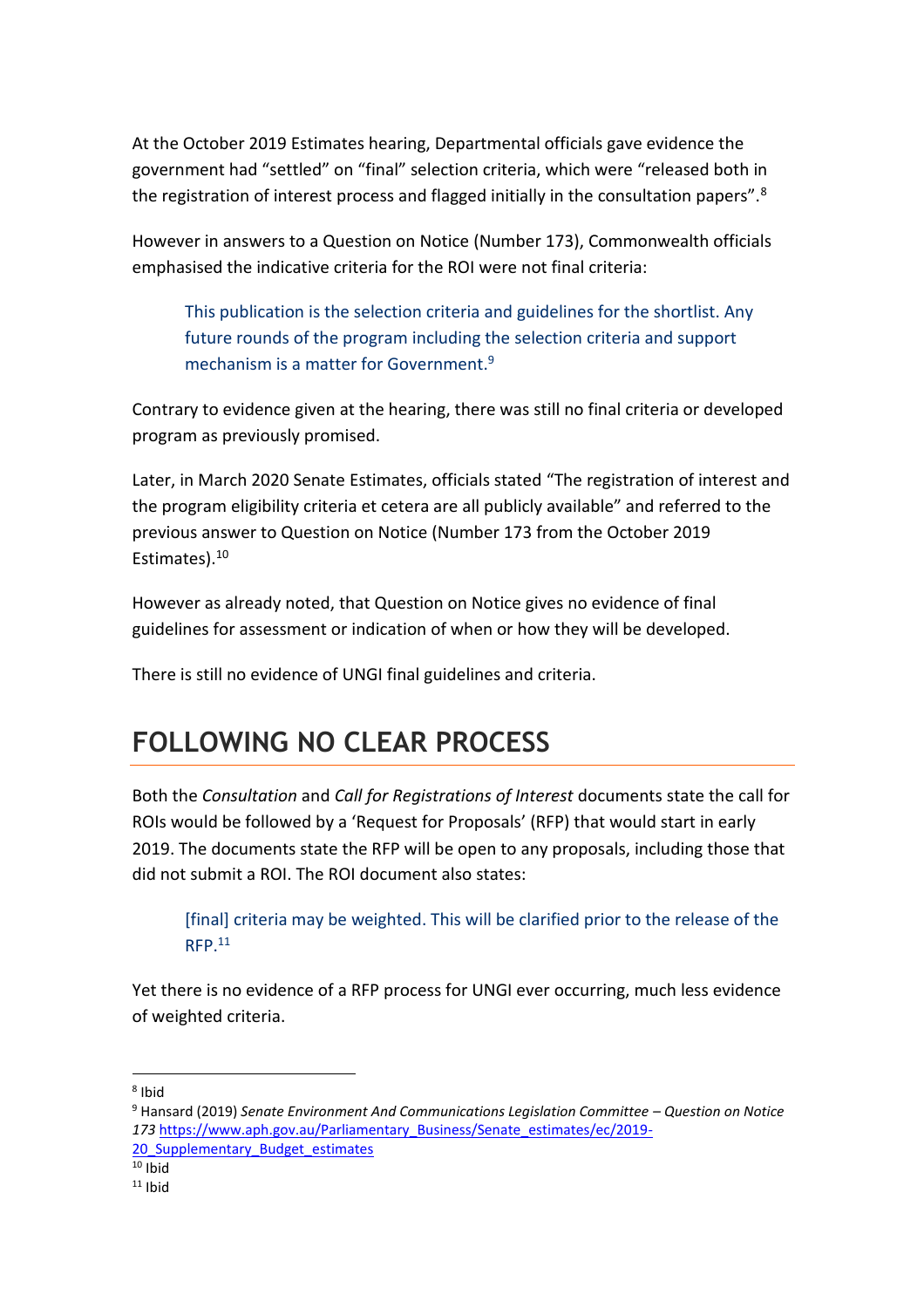Despite this, on 26 March 2019 the Minister for Energy announced the decision to shortlist projects chosen from 66 proposals lodged during the ROI process. The 12 short listed projects include:

- 6 pumped hydro projects,
- 5 gas projects and
- $\bullet$  1 coal upgrade.<sup>12</sup>

Neither the *Consultation* nor *Call for Registrations of Interest* documents contain any mention of a 'shortlist'.

At the April 2019 Senate Estimates, Department officials confirmed the decision to shortlist the 12 projects "was a decision of government".<sup>13</sup>

#### **GOVERNMENT PUSHING AHEAD REGARDLESS**

Despite the lack of legislative basis, guidelines, criteria or clear process, in December 2019 the government announced it had reached

agreement of key initial support terms to underwrite the first two projects from the shortlist … [and] will now enter detailed underwriting and contractual negotiations.<sup>14</sup>

Both of the first two projects are new gas power station projects, one in Dandenong, Victoria, and one in Gatton, Queensland.

The 'initial support terms' are not public. Their content and nature are unclear.

Then on 31 January 2020 the Commonwealth signed a Memorandum of Understanding (MOU) with the NSW Government as part of a bilateral agreement. The MOU included a promise that

The Commonwealth will support three NSW projects through the UNGI program. If any of the three NSW projects shortlisted under phase one of the

<sup>12</sup> Minister for Energy and Emissions Reductions (2019) *Delivering Affordable and Reliable Power*  [https://www.minister.industry.gov.au/ministers/taylor/media-releases/delivering-affordable-and](https://www.minister.industry.gov.au/ministers/taylor/media-releases/delivering-affordable-and-reliable-power)[reliable-power](https://www.minister.industry.gov.au/ministers/taylor/media-releases/delivering-affordable-and-reliable-power)

<sup>13</sup> Hansard (2019) *Environment and Communications Legislation Committee Budget Estimates*  [https://parlinfo.aph.gov.au/parlInfo/search/display/display.w3p;query=Id:%22committees/estimate/d1](https://parlinfo.aph.gov.au/parlInfo/search/display/display.w3p;query=Id:%22committees/estimate/d156d4b9-a846-46e2-85d3-b0062851dbcc/0000%22) [56d4b9-a846-46e2-85d3-b0062851dbcc/0000%22](https://parlinfo.aph.gov.au/parlInfo/search/display/display.w3p;query=Id:%22committees/estimate/d156d4b9-a846-46e2-85d3-b0062851dbcc/0000%22)

<sup>14</sup> Minister for Energy (2019) *Initial support terms for two new generation projects agreed* [https://www.minister.industry.gov.au/ministers/taylor/media-releases/initial-support-terms-two-new](https://www.minister.industry.gov.au/ministers/taylor/media-releases/initial-support-terms-two-new-generation-projects-agreed)[generation-projects-agreed](https://www.minister.industry.gov.au/ministers/taylor/media-releases/initial-support-terms-two-new-generation-projects-agreed)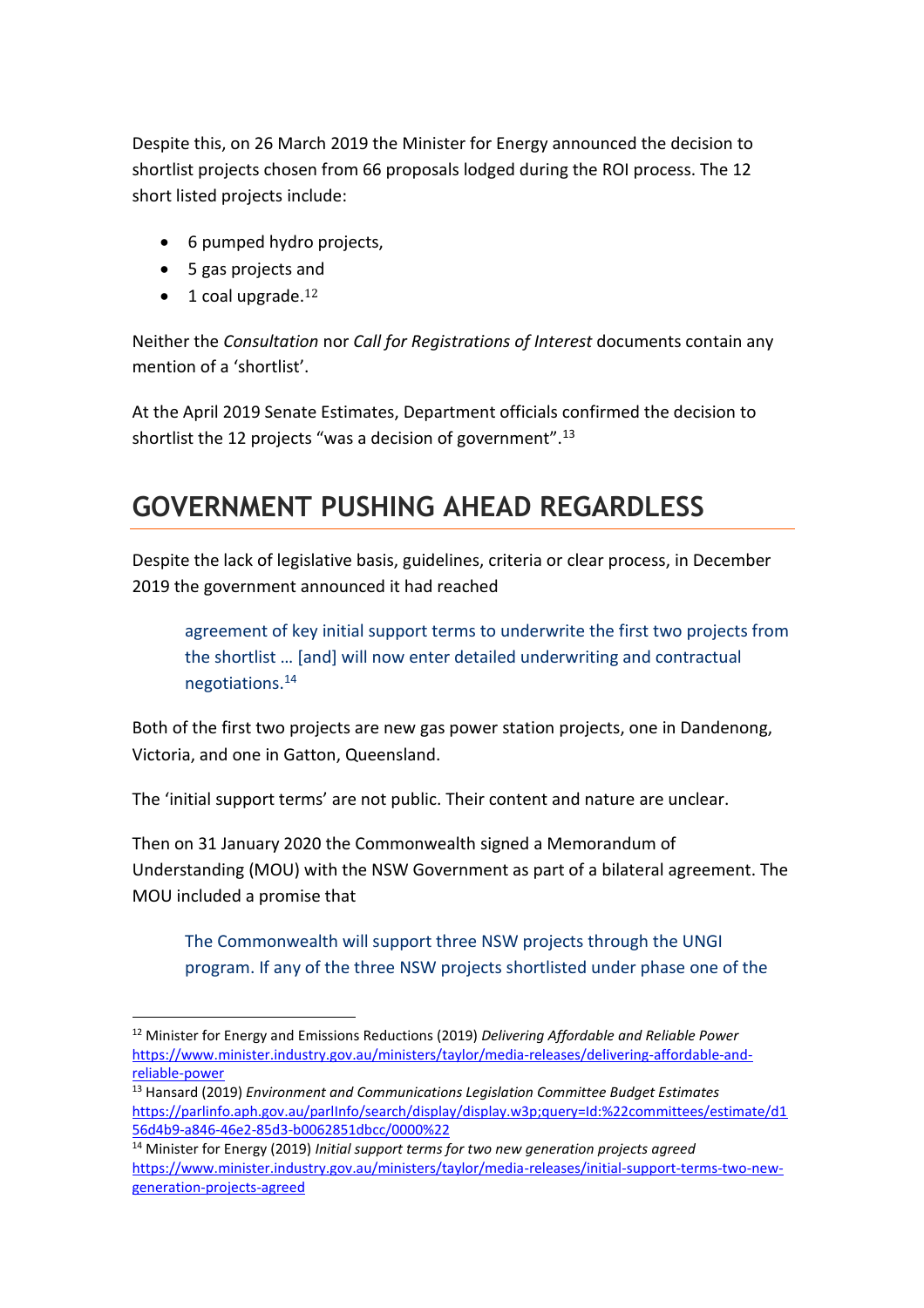program do not proceed to a final underwriting agreement for any reasons, the Commonwealth will assess alternative NSW based projects of equal or greater reliable generation capacity until three NSW projects are supported.<sup>15</sup>

This MOU has been agreed despite UNGI still having no guidelines or legislative basis. The Commonwealth has promised NSW the delivery of UNGI projects, despite UNGI not yet being finalised, and despite it being a putatively merit based program that would not inherently discriminate between states.

The same problem is even more acute with the MOU's promise to "contribute \$450 million of the Climate Solutions Fund to NSW-based projects". The Climate Solutions Fund (CSF) is a program intended to be run by the Clean Energy Regulator (CER), an independent statutory Commonwealth agency, where it buys abatement based on best value, not on the basis of where it is located. It is therefore completely unclear how the Commonwealth government can promise such funding to NSW.

Later in March 2020 Senate Estimates, officials confirmed the government was in "detailed negotiations" over the two gas projects.<sup>16</sup> The ongoing negotiations are unclear, as is the relationship of these negotiations to the development of the UNGI program.

#### **ROLE OF CEFC UNCLEAR AND CONTRADICTORY**

In October 2019 the government announced its intention to establish a \$1 billion Grid Reliability Fund (GRF), administered by the CEFC. It would

support Government investment in new energy generation, storage and transmission infrastructure, including eligible projects shortlisted under the Underwriting New Generation Investments (UNGI) program.<sup>17</sup>

<sup>15</sup> NSW Government (2020) *Memorandum of Understanding,* page 12 <https://energy.nsw.gov.au/media/2001/download>

<sup>16</sup> Hansard (2020) *Senate Environment And Communications Legislation Committee: Estimates, Monday 2 March 2020,* page 124,

[https://parlinfo.aph.gov.au/parlInfo/download/committees/estimate/49226b7b-2438-49b8-8f8a-](https://parlinfo.aph.gov.au/parlInfo/download/committees/estimate/49226b7b-2438-49b8-8f8a-94857366c5de/toc_pdf/Environment%20and%20Communications%20Legislation%20Committee_2020_03_02_7594.pdf)94857366c5de/toc\_pdf/Environment and Communications Legislation [Committee\\_2020\\_03\\_02\\_7594.pdf](https://parlinfo.aph.gov.au/parlInfo/download/committees/estimate/49226b7b-2438-49b8-8f8a-94857366c5de/toc_pdf/Environment%20and%20Communications%20Legislation%20Committee_2020_03_02_7594.pdf)

<sup>17</sup> Australian Government (2019) *Underwriting New Generation Investments Program* [https://www.energy.gov.au/government-priorities/energy-programs/underwriting-new-generation](https://www.energy.gov.au/government-priorities/energy-programs/underwriting-new-generation-investments-program)[investments-program](https://www.energy.gov.au/government-priorities/energy-programs/underwriting-new-generation-investments-program)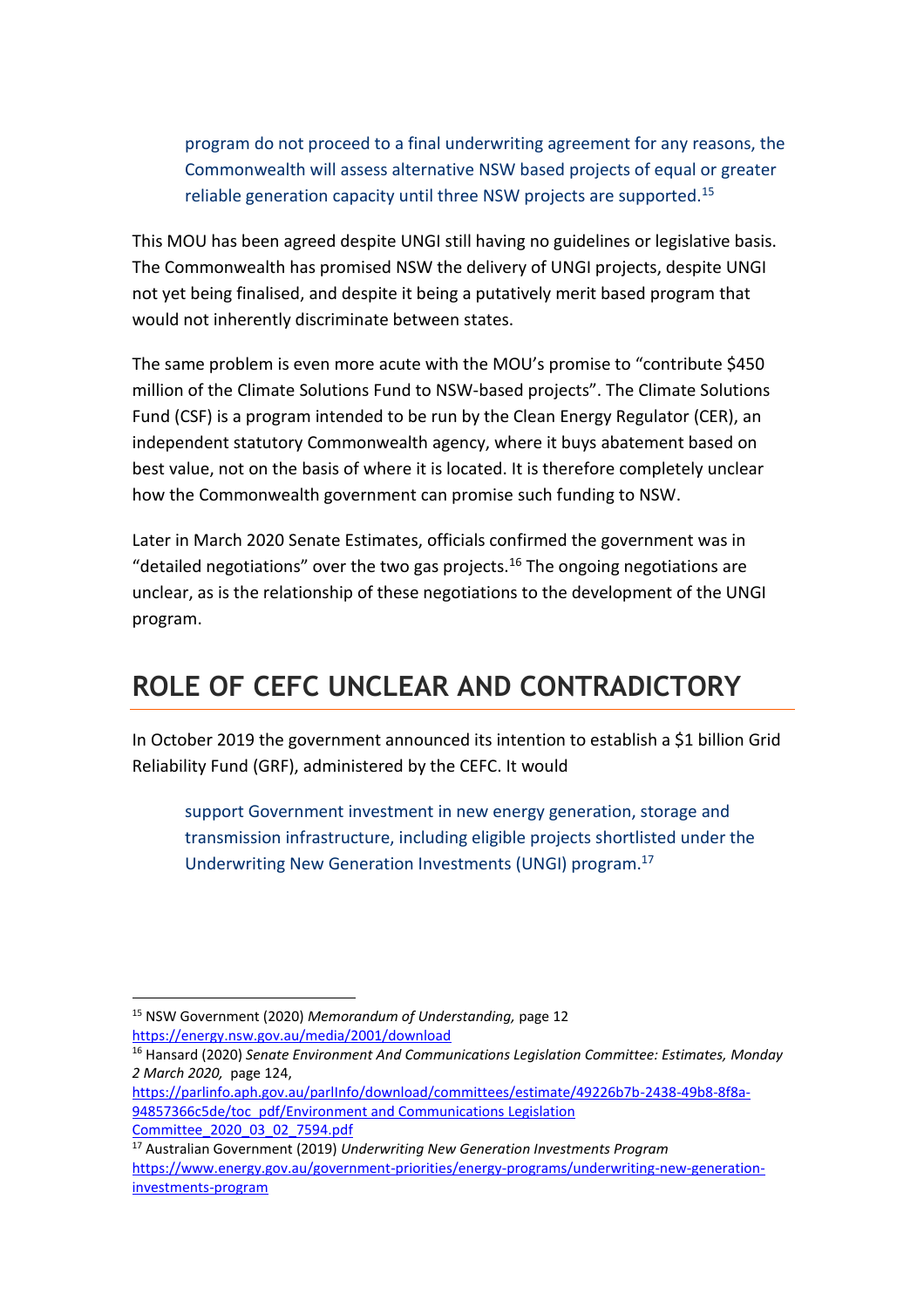Shortly after the announcement, the Federal Finance Minister stated the government would need to "update the CEFC enabling legislation" to ensure the fund could "support suitable projects".<sup>18</sup>

The government states it intends the CEFC to implement the program in "most cases" in the "longer-term" and be the "lead agency".<sup>19</sup>

It is unclear how the CEFC could play such a role. The CEFC is an independent agency. While subject to Ministerial mandate, it cannot be directed by the Minister or Department in specific investment decisions.

Moreover, in the March 2020 Senate Estimates, the CEO of the CEFC appeared to contradict the government and Department regarding CEFC's role. Asked about the relationship between UNGI and GRF, the CEFC CEO said

They're two quite separate things. The Underwriting New Generation Investments initiative, the energy program that has been spoken about a bit earlier this evening, is something being undertaken by the department. Our only involvement is seconding a couple of our staff members to the department to assist with that. That's quite a separate thing the department are embarking on.<sup>20</sup>

The legislation to amend the CEFC to enable the GRF has not yet materialised and there is no clarity on how it will function. The government proposed to introduce the legislation in the Autumn sitting but there is no detail on its content.<sup>21</sup>

#### **THE PROBLEMS WITH UNGI AND COAL**

As outlined in the legal advice from McLeod SC, there are legislative constraints on what the CEFC can support, most clearly excluding coal projects.

Coal projects are currently ineligible for CEFC funding according to the CEFC Act (section 60 which defines 'clean energy technologies') and associated Guidelines.

<sup>18</sup> The Australian (2019) *Scott Morrison's \$1bn clean energy bet* [https://www.theaustralian.com.au/nation/politics/scott-morrisons-1bn-clean-energy-bet/news](https://www.theaustralian.com.au/nation/politics/scott-morrisons-1bn-clean-energy-bet/news-story/91b7863915845c354a7ec571649fe1f0)[story/91b7863915845c354a7ec571649fe1f0](https://www.theaustralian.com.au/nation/politics/scott-morrisons-1bn-clean-energy-bet/news-story/91b7863915845c354a7ec571649fe1f0)

 $19$  Ibid

<sup>20</sup> Hansard (2020) *Senate Environment And Communications Legislation Committee: Estimates, Monday 2 March 2020,* p137

<sup>21</sup> PMC (2020) *Legislation Proposed for Introduction in 2020 Autumn Sittings*  [https://www.pmc.gov.au/resource-centre/government/legislation-proposed-introduction-2020](https://www.pmc.gov.au/resource-centre/government/legislation-proposed-introduction-2020-autumn-sittings) [autumn-sittings](https://www.pmc.gov.au/resource-centre/government/legislation-proposed-introduction-2020-autumn-sittings)